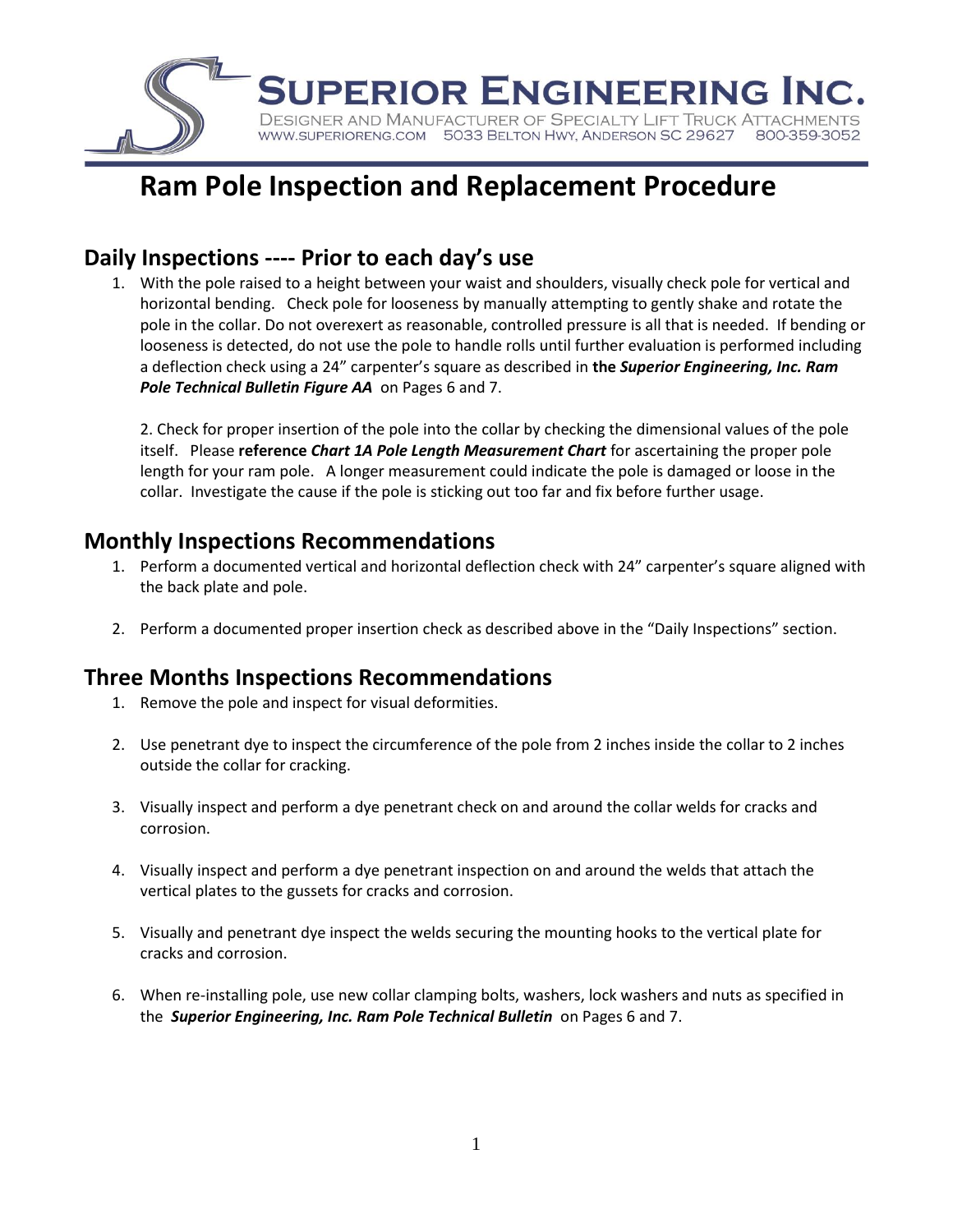

#### *Ram Pole Inspection and Replacement Procedure Continued*

### **24 Months Inspections Recommendations**

- 1. Replace pole with new, certified pole.
- 2. When you receive your new ram pole, record the serial number and date of installation in your maintenance records.
- 3. Dispose of old pole. Do not keep old ram poles for future use.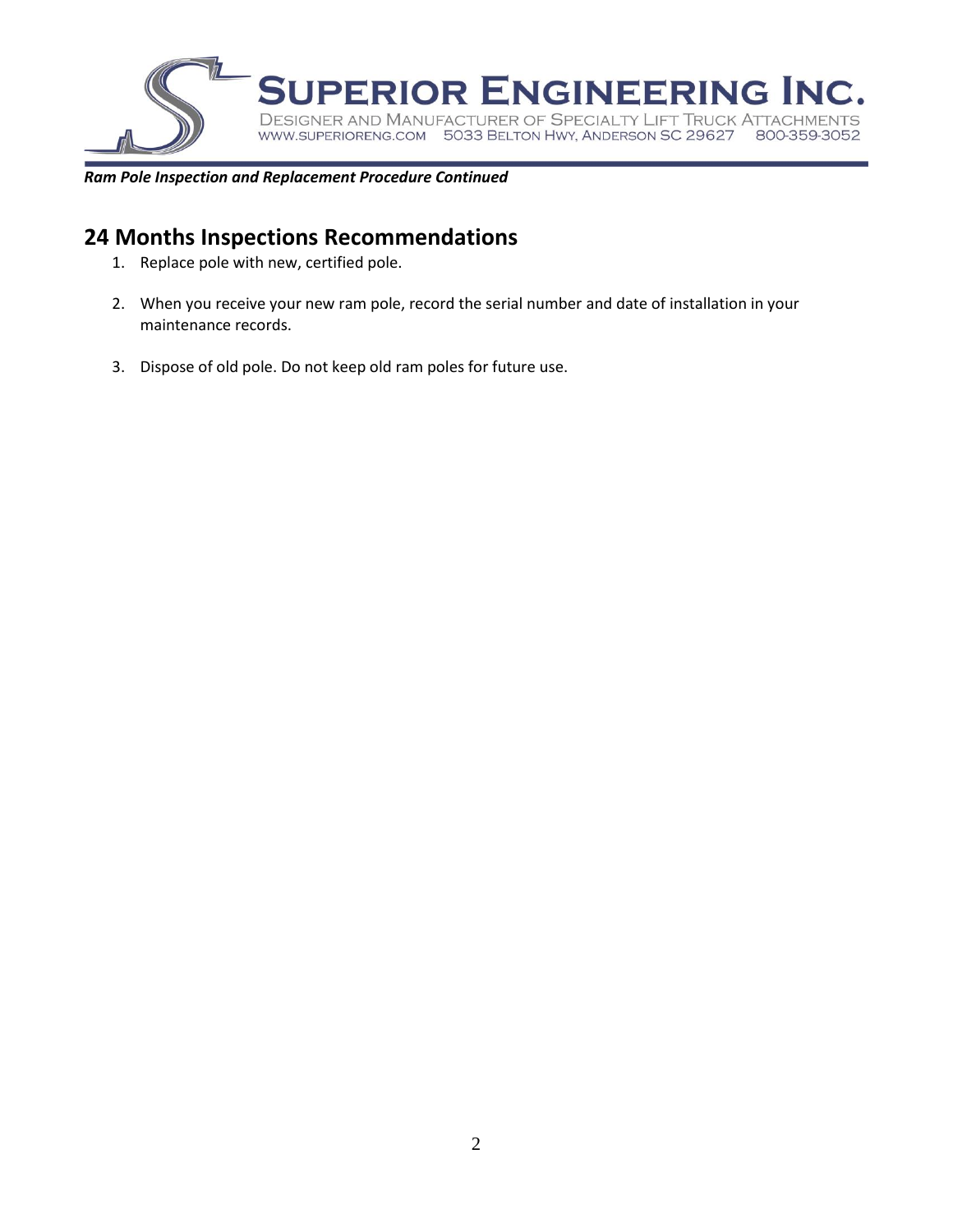

# **Monthly Ram Pole Inspection**

**Month/Year Tested: With an article of the state of the state of the state of the state of the state of the state of the state of the state of the state of the state of the state of the state of the state of the state of** 

**Tested by: Tested by: Tested by: Tested in the state of the state of the state of the state of the state of the state of the state of the state of the state of the state of the state of the state of the state of the** 

**Truck #\_\_\_\_\_\_\_\_\_\_\_\_\_\_\_\_\_\_\_\_\_\_\_\_\_\_\_\_\_\_\_\_\_\_\_\_\_\_\_\_\_\_\_\_**

1. Perform a vertical deflection check with a 24" carpenter's square aligned with the back plate and pole. Reference the *Superior Engineering, Inc Ram Pole Technical Bulletin Figure AA* on Pages 6 and 7

#### **Were the deflection test results within tolerance? Yes / No**

2. Check for proper insertion of the pole into the collar by checking the dimensional values of the pole itself. Please **reference** *Chart 1A Pole Length Measurement Chart* for ascertaining the proper pole length for your ram pole. A longer measurement could indicate the pole is damaged or loose in the collar. Investigate the cause if the pole is sticking out too far and fix before further usage.

**Was the proper insertion for the ram ok? Yes / No**

If you answered no to any of the above evaluations, was the problem corrected?

**Yes-What corrective action was taken?**

**No Why was there no corrective action taken?**

**Additional Comments:** 

.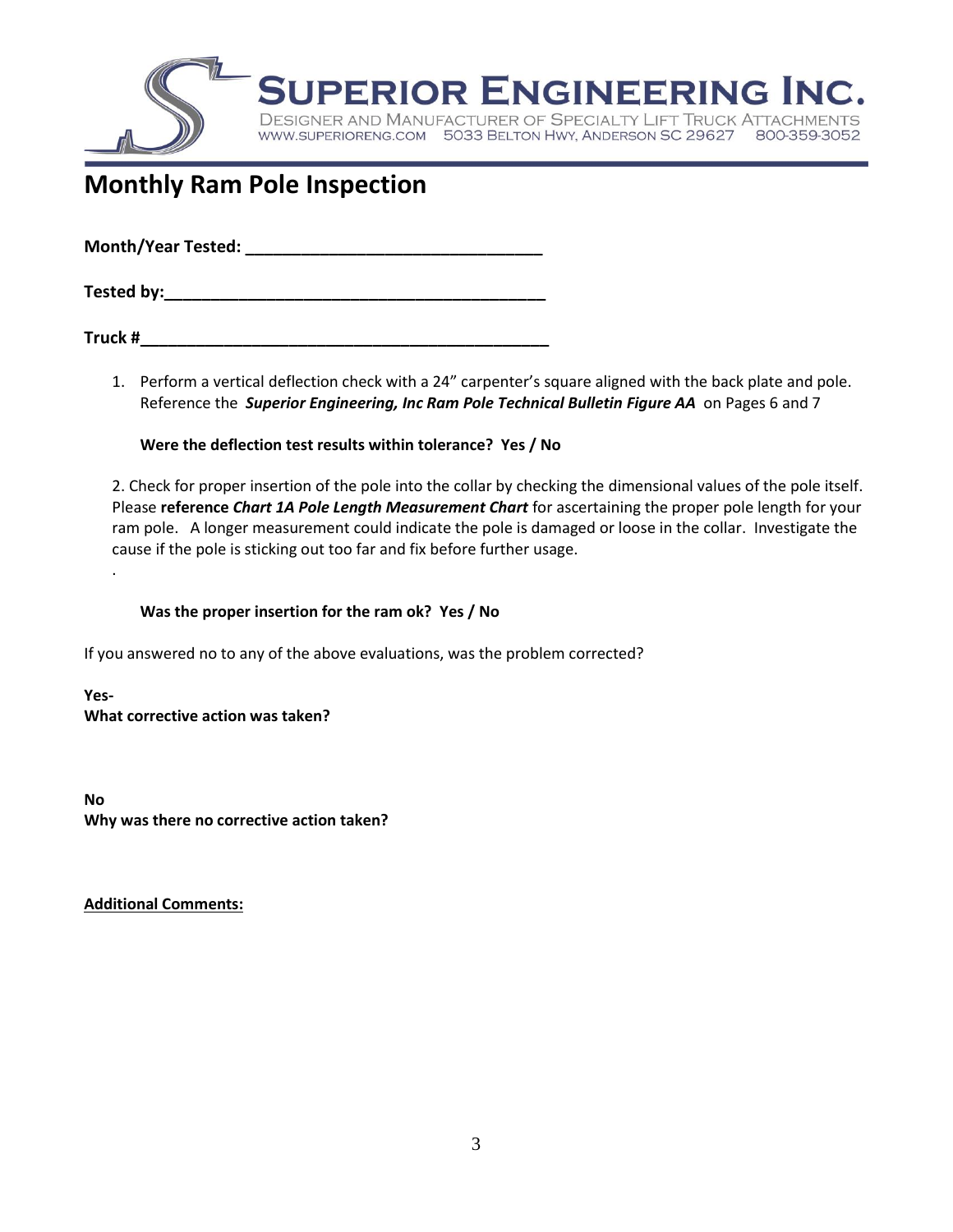

# **Quarterly Ram Pole Inspection**

| <b>Month/Year Tested:</b> |  |
|---------------------------|--|
|                           |  |

**Tested by: Tested by: Tested in the set of**  $\mathbf{z}$  **in the set of**  $\mathbf{z}$  **in the set of**  $\mathbf{z}$  **in the set of**  $\mathbf{z}$  **in the set of**  $\mathbf{z}$  **in the set of**  $\mathbf{z}$  **in the set of**  $\mathbf{z}$  **in the set of**  $\mathbf{z}$  **in t** 

**Truck #\_\_\_\_\_\_\_\_\_\_\_\_\_\_\_\_\_\_\_\_\_\_\_\_\_\_\_\_\_\_\_\_\_\_\_\_\_\_\_\_\_\_\_\_**

- 1. Remove pole and inspect to insure that the model number, serial number, and data plate are legible. **OK? Yes / No Condition:**
- 2. Use penetrant dye to inspect the circumference of the pole from 2 inches inside the collar to 2 inches outside the collar for cracking. **OK? Yes / No Condition:**
- 3. Visually and penetrant dye check the collar attachment welds for cracks and corrosion. **OK? Yes / No Condition:**
- 4. Visually and penetrant dye inspect welds attaching the vertical plates to the gussets for cracks and corrosion. **OK? Yes / No Condition:**
- 5. Visually and penetrant dye inspect the welds securing the mounting hooks to the vertical plate for cracks and corrosion. **OK? Yes / No Condition:**
- 6. When re-installing a pole, always use new collar clamping bolts, washers, lock washers and nuts following the instructions presented in the Superior Engineering, Inc. Ram Pole Technical Bulletin. **OK? Yes / No Condition:**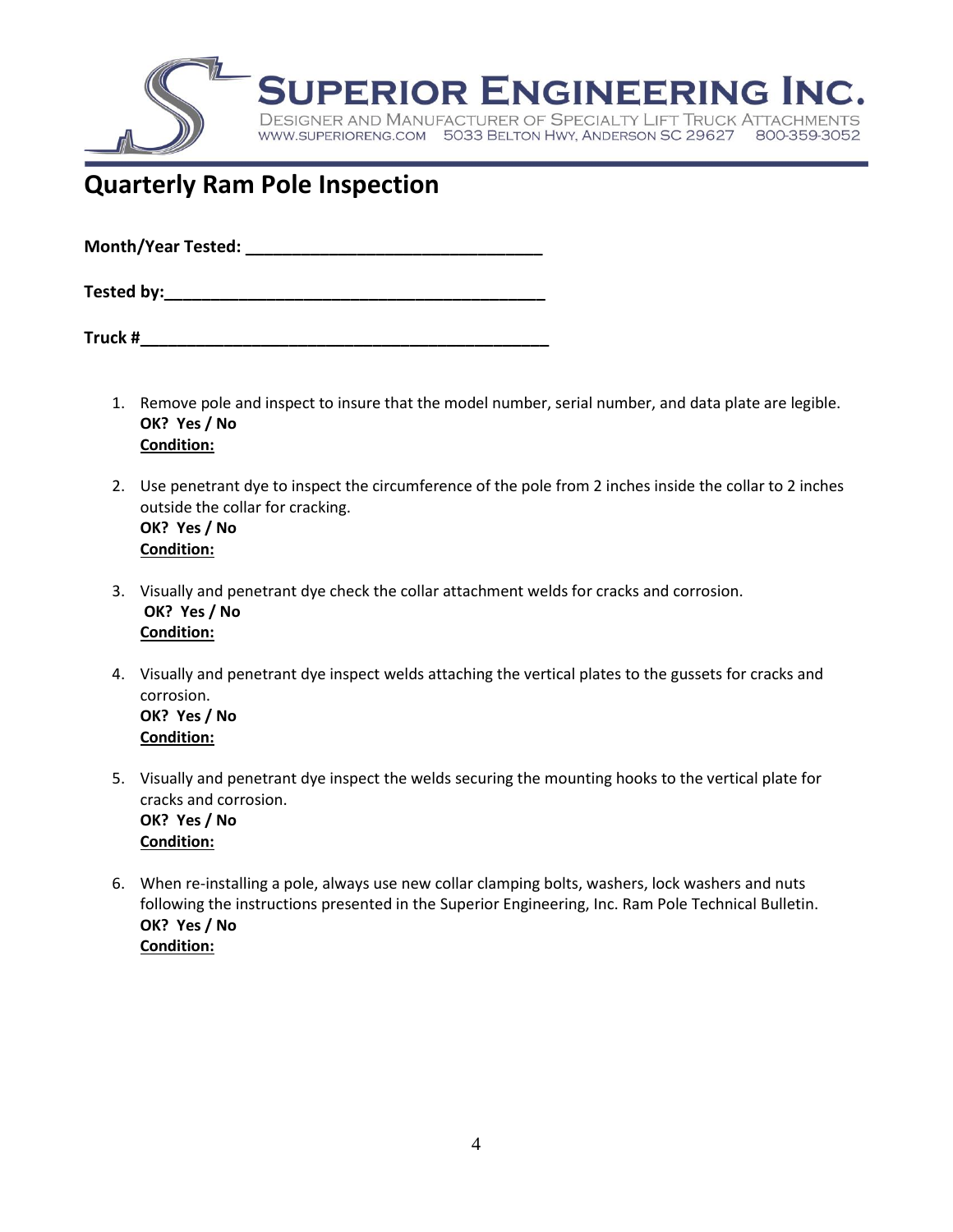

#### *Quarterly Ram Pole Inspection Continued….*

#### **Ram Pole Inspection:**

1. Perform a vertical deflection check with a 24" carpenter's square aligned with the back plate and pole. See **the** *Superior Engineering, Inc. Ram Pole Technical Bulletin Figure AA* on Pages 6 and 7.

#### **Were the deflection test results within tolerance? Yes / No**

2. Check for proper insertion of the pole into the collar by checking the dimensional values of the pole itself. Please **reference** *Chart 1A Pole Length Measurement Chart* for ascertaining the proper pole length for your ram pole. A longer measurement could indicate the pole is damaged or loose in the collar. Investigate the cause if the pole is sticking out too far and fix before further usage.

#### **Was the proper insertion for the ram ok? Yes / No**

If you answered no to any of the above evaluations, was the problem corrected?

**Yes-What corrective action was taken?**

**No Why was there no corrective action taken?**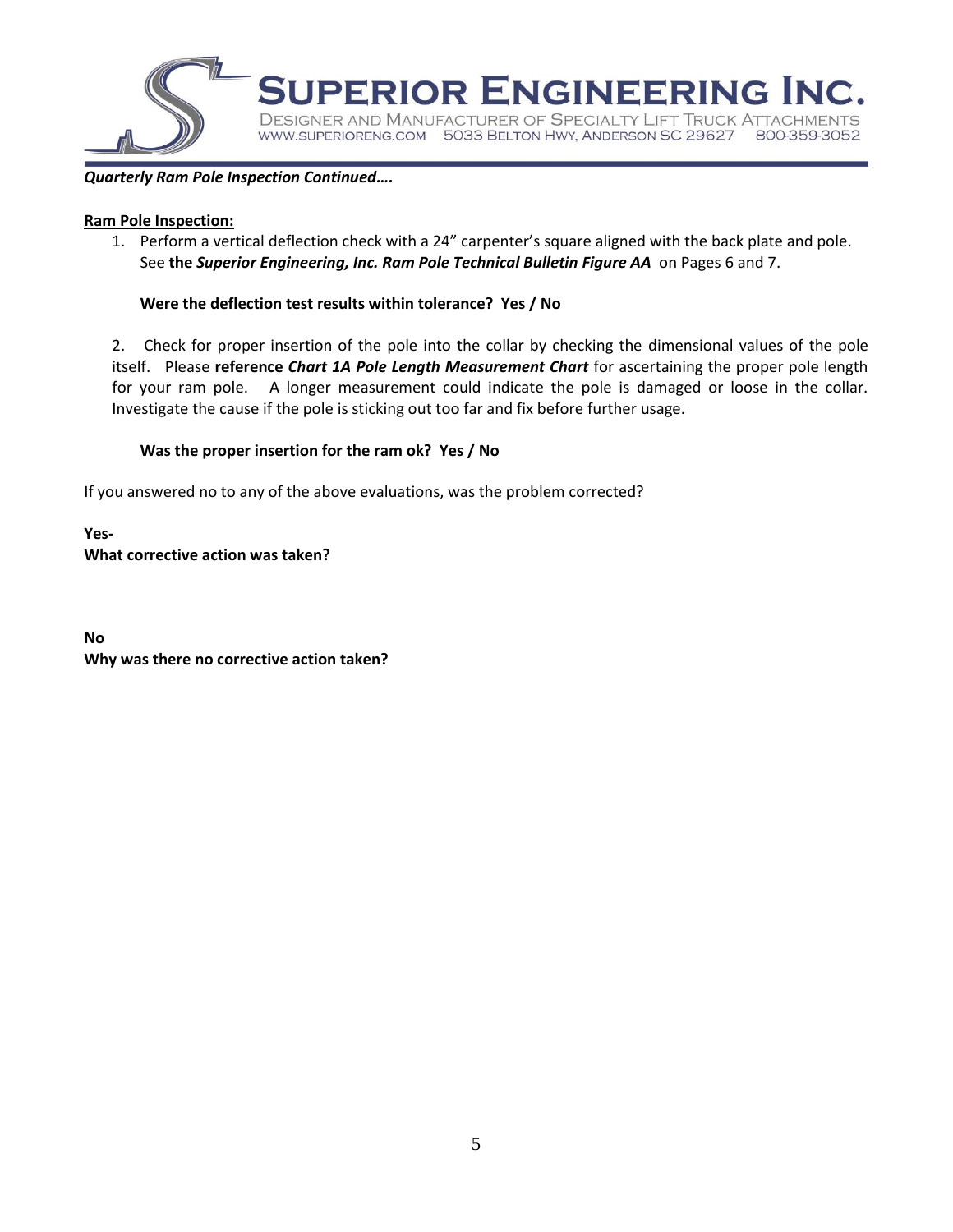

## **RAM POLE SERVICE BULLETIN**

Ram Poles should be checked for deflection at least once every quarter and again yearly to insure safe operating conditions.



#### **Quarterly Inspection**

- 1. Pole should be inspected for cracks down the whole length of the pole.
- 2. Pole should be inspected for bending. Dimension A- Up to 3/8 1/2 of an inch deflection is acceptable. At this point, the pole should be rotated 180 degrees and the deflection turned to the top. If the deflection exceeds 5/8ths of an inch, replacement is required.
- *3.* When the pole is replaced, all socket head screws, washers and nuts should be replaced at the same time with new\* bolts, washers and nuts. *See page 7*
- 4. All weldments should be visually inspected to see if any cracking has taken place.

#### **Annual Inspection**

- 1. Mounting hooks should be visually inspected and dye penetrant tested for wear or cracked welds.
- 2. All other weldments should also be visually and dye penetrant inspected for cracking.
- 3. It is recommended that the use of a natural light flaw detection kit which uses colored dye to reveal cracks and surface flaws in most nonporous material is used. Flaws become visible under natural light and appear as a bright red color. Commonly used for weld inspecting. This is highly recommended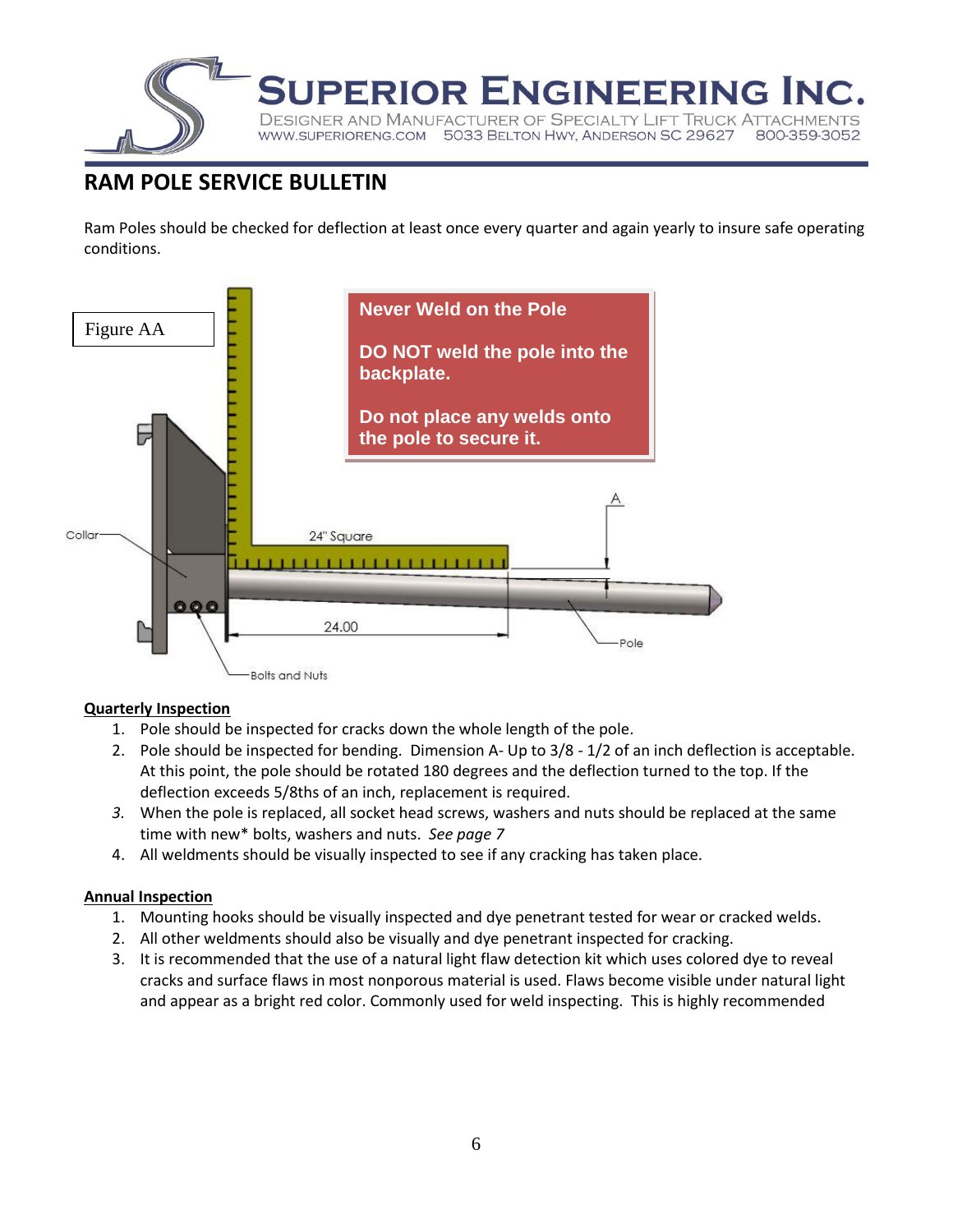

**JPERIOR ENGINEERING INC.** 

**DESIGNER AND MANUFACTURER OF SPECIALTY LIFT TRUCK A** WWW.SUPERIORENG.COM 5033 BELTON HWY, ANDERSON SC 29627 800-359-3052

#### *Ram Pole Service Bulletin Continued…..*

#### **Potential reasons for bending and failure**

- 1. **Overloading:** Exceeding rated capacity and load center. For instance, if the rating is 2000# at a 60" load center, but the roll is actually 180" long with a 90" load center and weighs 2000#, then you have exceeded the rated load center of 60" because the true load center is 90".
- 2. **Floor Conditions:** Sub-Standard floor conditions such as potholes and speed bumps contribute to dynamic loading stress to the pole and can cause great issues with pole loading and bending. Continual bouncing causes premature metal fatigue in the pole material.
- 3. **Improper Training:** An untrained employee with indifference to the correct usage of the pole, such as not inserting the pole all the way into the load causing an extra-long load center, tip loading the unit, using the ram for purposes that the ram is not designed for all examples of an untrained operator or an operator that needs more training.
- 4. **Impediments and hindrance from surrounding loads**: Lifting rolls from underneath bundles of rolls to the top surface or having additional loads put upon the ram pole due to other loads sitting on top but using the hydraulic force to maneuver the load up through the impediment.
- 5. **Usage as maintenance devices**: There are multiple other ways that poles can bend or break and in many cases, the pole attachments are used for maintenance and other unauthorized applications without the knowledge or authorization of management.

#### **Pole replacement procedure**

- 1. Loosen nuts from the three retaining bolts, remove and discard pieces. A wedge may be driven into the slotted area on the slotted bottom of the collar to release the pole.
- 2. Reposition the existing or replacement pole in the collar insuring that the pole (and sleeve if required) is in the maximum depth.
- 3. If a sleeve is required, first insert sleeve into the collar, insert the pole into the sleeve and drive the pole into the sleeve and collar. A sledgehammer may be necessary to drive the pole fully into the sleeve and collar.
- 4. Now install the new\* bolts and nuts. Torque to 280 foot pounds. Check to be sure that the pole is tight in the collar.
- 5. In very rare instances, some collars may have worn and will not hold the pole securely. A section of 0.005 - 0.015" shim stock may be needed to decrease the clearance between the pole and collars. If this does not allow the pole to be retained, the back plate must be replaced.

#### **\*Bolt and nut specifications for pole retainment**

For poles 1.50" - 2.00" diameter use 3, 5/8-11 x 5 socket head cap screws and 5/8-11 grade 8 nuts. Torque all bolts to 280 foot pounds. *Bolt Kit Part Number is RP-BK-6 can be purchase from Superior Engineering*

For poles 2.50" - 3.00" diameter use 3, 5/8-11 x 6 socket head cap screws and 5/8-11 grade 8 nuts. Torque all bolts to 280 foot pounds. *Bolt Kit Part Number is RP-BK-6 can be purchase from Superior Engineering*

For poles 3.25" - 3.50" diameter use 3, 5/8-11 x 7 socket head cap screws and 5/8-11 grade 8 nuts. Torque all bolts to 280 foot pounds. *Bolt Kit Part Number is RP-BK-7 can be purchase from Superior Engineering*

#### **If additional help is required, please call 800-359-3052**